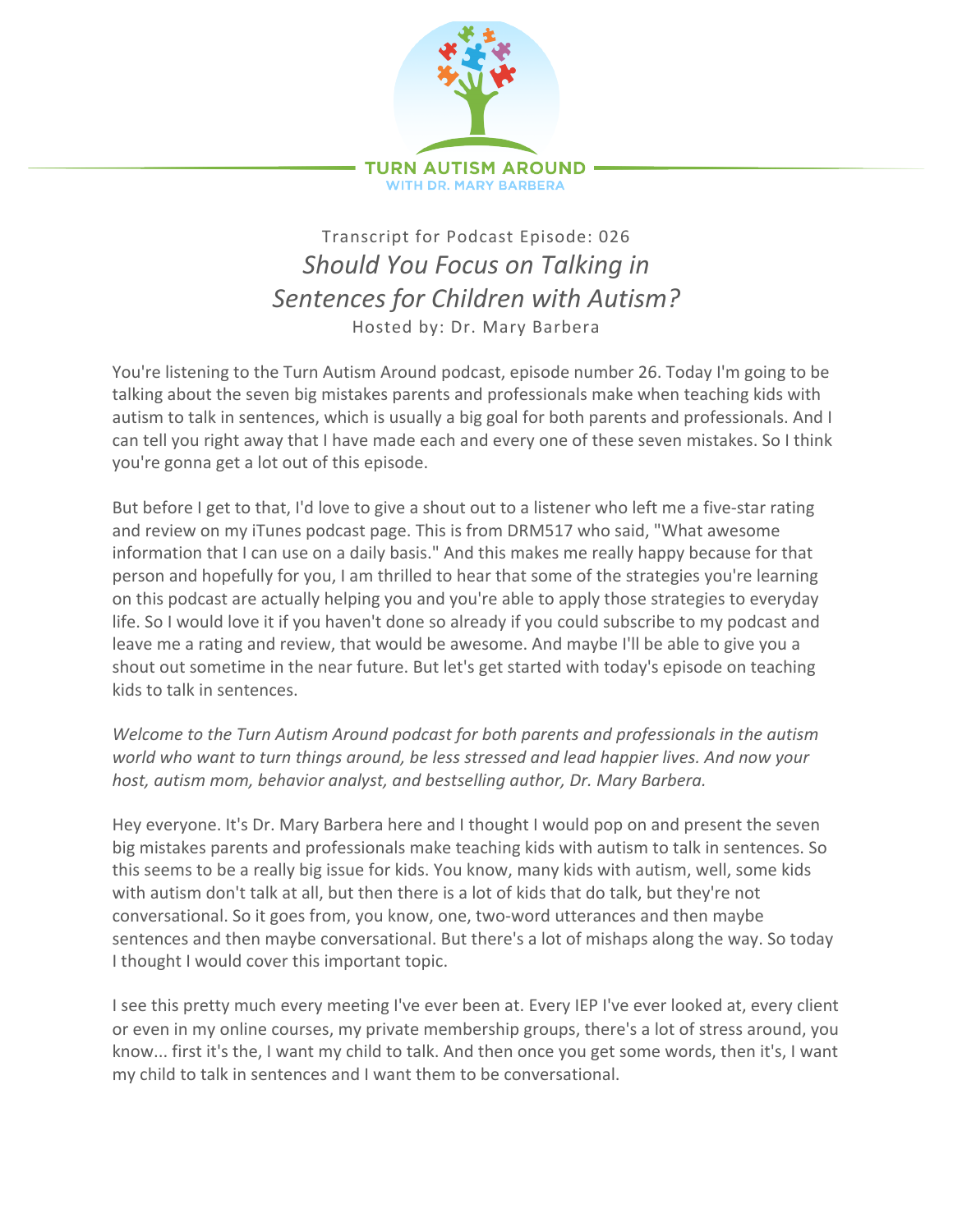And those things don't always go lockstep easily along the way. For those of you that don't know me, I have been in the autism world for two over two decades now. First, as an overwhelmed and confused parent who was actually, I was in denial for over a year when my first... When my husband first mentioned the possibility that my son might have autism. He was... Lucas was just 21 months old when my husband mentioned it. My husband's a physician, so I should have probably trusted him a little bit more to know what was going on with Lucas's development. I didn't know really anything about development. I didn't know it was my job to keep an eye on it. I trusted the doctors that everything was going as planned.

And in my defense, Lucas did regress around the age of 15 months, but it wasn't a complete regression. He didn't stop talking completely. He didn't get, you know, self-injurious behavior right away. I mean, there was nothing abrupt and I was pregnant with my second son, Spencer. So it was a very confusing time. But anyway, I was in denial. I told my husband I never ever want to hear the word autism again.

And then along the way, I became a board certified behavior analyst, wrote a bestselling book called The Verbal Behavior Approach. This is all outlined, my journey and my progression from overwhelmed parent to professional and bestselling author and online course creator are all outlined in my first podcast episode, which you can go to marybarbera.com/1 to hear more about my journey and lessons I've learned as both a parent and professional.

But one of the things is with Lucas is he always had some language. Like he actually started saying hi and started making animal sounds and stuff very early, like seven, eight months of age. So he always had some language. Even when he regressed, he still had some words. I, unfortunately, didn't know how to get words out of him. I didn't really know anything about autism or how to help him. But along the way, I've learned. So he was diagnosed with autism a day before his third birthday. And over the years I became a behavior analyst in 2003, I wrote my book in 2007, earned a Ph.D. in 2011 and for, since 2003 I've been working with hundreds of clients directly and training thousands of people around the world. The last four years I've focused more on training people, parents, and professionals, online so that I don't have to leave my home and it's a lot more efficient to get the word out online.

So if you are interested in learning more about how you can join me online besides, you know, consuming these free resources, which is great, you know, free video blogs, free Facebook group page, and also the podcast, the best way I know how to help you is for you to actually join my online courses, which you can find out more about. If you go to marybarbera.com/workshop, you can sign up for our free workshop based on whether you're a parent of a young child, parent of an older child, or a professional. We have a few different options there. And you'll find out more about my philosophy, my approach, my step by step methods because as you'll see when I talk about the seven mistakes, you'll see how complicated this all is. So that hopefully gave you a little bit of catch up for those of you that don't know me well, but I hope that you will stay tuned for these, for these mistakes.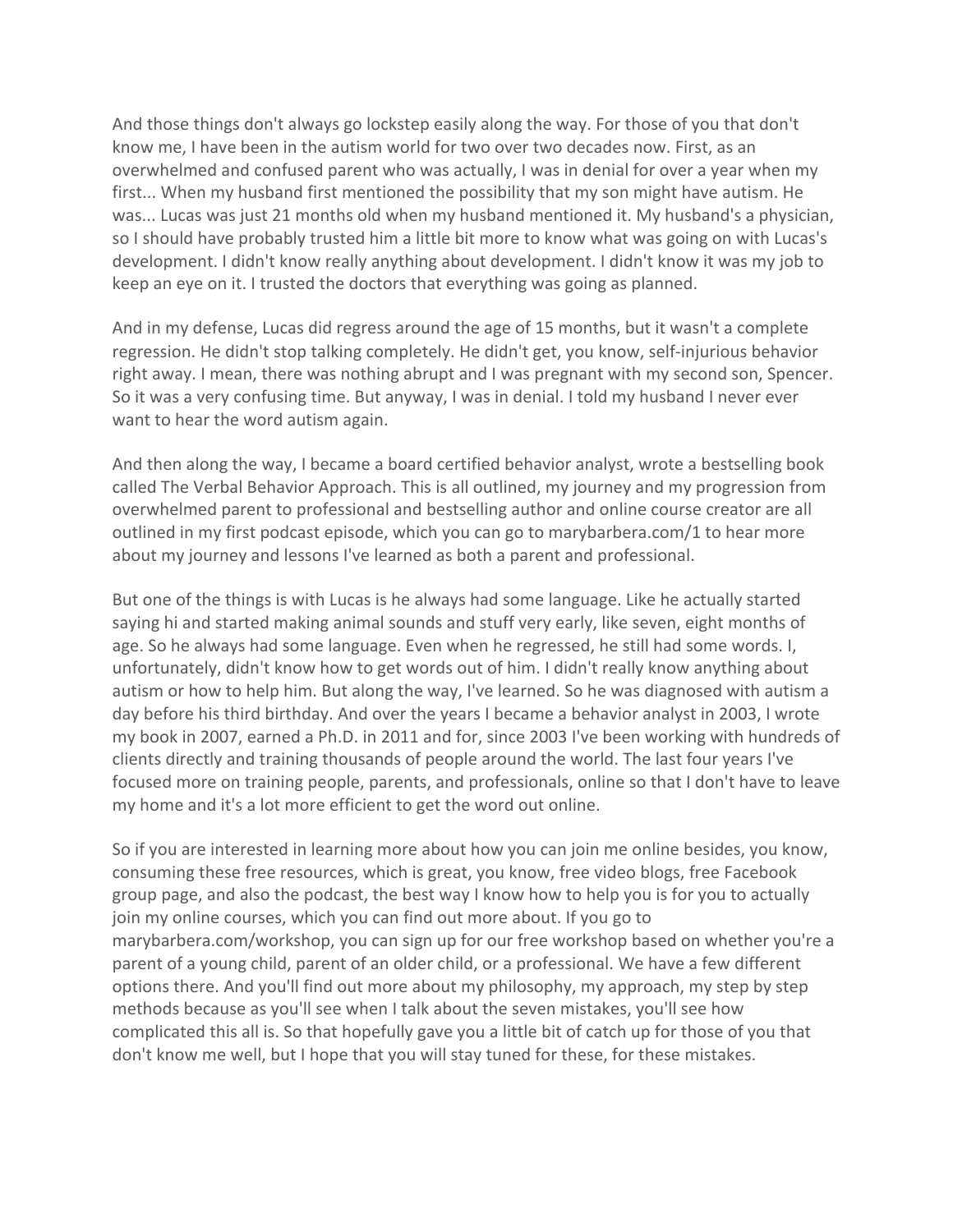So, um, as I said, there are... There's a lot of pressure, a lot of push, a lot of ways to measure progress is that parents go like, my child's saying two to three words, sentences now. My child is, is an... And it's just a kind of a gauge that many people use to say like, okay, they're making progress or they're not making progress. And it's a lot more complicated than that. And so the mistake number one, well let's just dive into these mistakes real quick.

So mistake number one is focusing on, like saying too many words. If a child is completely not talking and you don't know where to start, one of the best places to start is not to use so many words to bombard the child. So for instance, if you're going up the steps, you're not going to, you shouldn't say, Johnny, let's go up the steps. We're going to take a bath, blah, blah, blah, blah, blah.

Because if the child isn't talking and they have autism, they are most likely also having comprehension issues. Typically developing kids sometimes have expressive language delays, but they understand everything. Usually, kids with autism that aren't talking are also having poor comprehension abilities. Not always, but I'd rather err on the side of caution to think like, I can't just talk like full sentences to the child because... and I demonstrated this in video blogs I did, both at ABA conferences. One last year I believe, and the one year before. So I demonstrated this first with a professor from Turkey who translated my book into Turkish. My book is available in 12 languages, I think.

So the man who translated my book into Turkish was at the ABA workshop, pre-conference workshop. He came up and I demonstrated him trying to teach me in the Turkish language, how to say water, water, water. So how to instead of him just saying in a foreign language, which I have no idea about Turkish, you know, blah blah blah, blah, blah. He said water, which was something like, it was something really easy. It was either hope or something that sounded like hope, that was either up or water. And so I was quickly able to say like, oh, that's apart of... That means water. So if I'm speaking some unknown language and I say, [inaudible], you know, and that might mean here's some cold water, would you like a sip? I just say ayoubi, ayoubi, ayoubi. And so breaking things down into one-word utterances, which I've demonstrated on the two video blogs in the past is really what I mean by not bombarding kids with too much language. Really make it simple, really break it down into one-word utterances. And those one words hopefully are one to two syllables. They're short words.

Which brings us to mistake number two. So mistake number one is using too much language with kids that aren't talking at all. Mistake number two is setting goals and keeping track of words and sentences and phrases instead of worrying about syllable length. So I learned this probably only about five or six years ago. Now, I've been a BCBA since 2003 so a very long time, but only about five or six years ago did I go to a workshop that really solidified this for me. It was by Dr. Barbara Ash, and she's a speech and language pathologist and a board certified behavior analyst at a doctoral level, and she gave a workshop, which was phenomenal. And I'm hopefully going to be able to interview her for a podcast coming up. I'm going to reach out to her because she, she is phenomenal.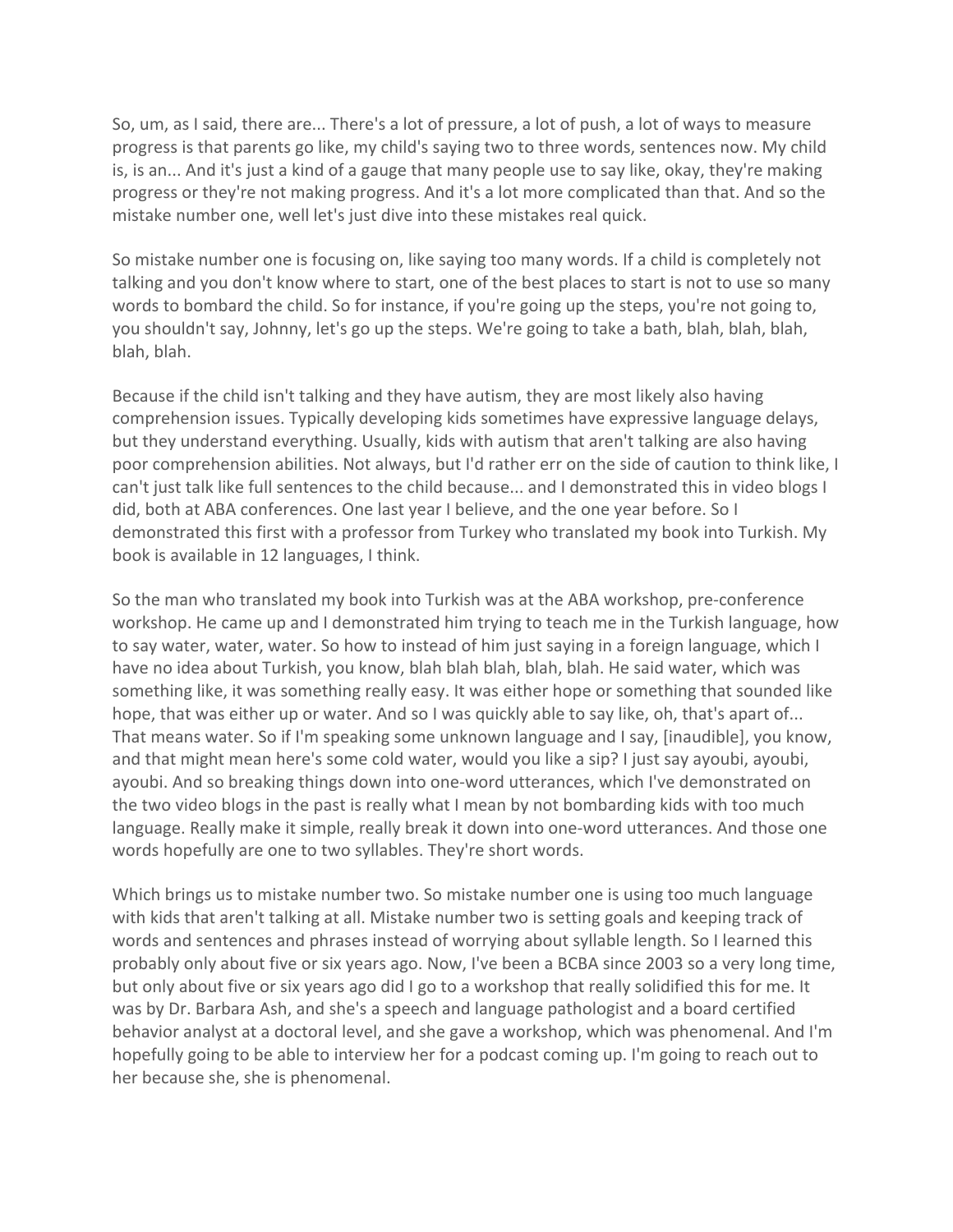Anyway, at the workshop she really taught us to focus on vowel sounds first, elongate them like eee, and aah. Also, she taught us that we really need to go with one syllable, two-syllable words, even when we're talking about sentences. The black cat ran away is five words, but it's the black cat ran away is like six syllables, but refrigerator is five syllables. So it's really, you know, when we think about sentences that have five-syllable words in them, it can get really complex. So after Barbara Ash's workshop that I attended, I was much more into syllable length. Tracking that, engaging with that, setting goals for increasing syllable length, not a word and sentence length. So that is mistake number two.

Mistake number three is jumping into carrier phrases. And I did a video blog on carrier phrases awhile back. And for those of you that may not know what carrier phrases are: carrier phrases are usually... The first carrier phrase that a lot of people teach is "I want". So a child might begin to say ball and music and water and cookie. And then all of a sudden people want to expand that length utterance, and so they start adding, I want. A few problems with this. And is the first problem is it can be... The child then becomes prompt dependent. So if a child says water... And then he spontaneously says water and then you say, say it like a big boy or something like that, or use your sentences, then you make the spontaneous language prompt dependent on trying to go for more. And that just kills the motivation to speak. And I see this all the time and I want to prevent that from happening by not, you know, by really pointing out that that is a mistake.

Okay, so carrier phrases, the other thing... I'll tell you a little story about carrier phrases for a second. So I had a little client and I only saw her every couple of months for whatever reason, funding reasons, and she was doing pretty well. She had, you know, she didn't have any really spontaneous language when I got there. But you know, over the couple of months that I saw her, she got someone and two-word utterances, and then there was a three-month break. And so then I went in to see her at daycare and she had a therapist shadow her at preschool. So she, the therapist, brought her to the table, and the little girl's name was Faith. And the therapist would hold up cards and it would be like a picture of a ball or a picture of whatever. And so Faith I noticed right away was saying, that's a ball, that's a cat. And I'm like, who taught her that side?

And then the therapist did say that, that the mom had taken Faith to a private speech therapist to... Probably thought, well, she's got one, two words, let's add "that's a", but the problem is, is that we didn't have verbs and adjectives. And those are the things that I would start adding to those nouns. And so then we were trying to teach her, what's your name? And we wanted her to answer, Faith. So we held up a picture of Faith. And then the therapist goes, who's that? And she said that's a Faith. And that's what the problem is with carrier phrases. So that's a, is a carrier phrase. I want is a carrier phrase. And then a lot of people do I want, and then they want the child to put please on the end.

So now we're talking a carrier phrase plus manners that these parts of the language of the sentence don't mean anything to the child. So it's a big problem. And the final issue with the whole carrier phrase thing is, which I think is mistake number four. So it kind of merges in with three and four is the articulation.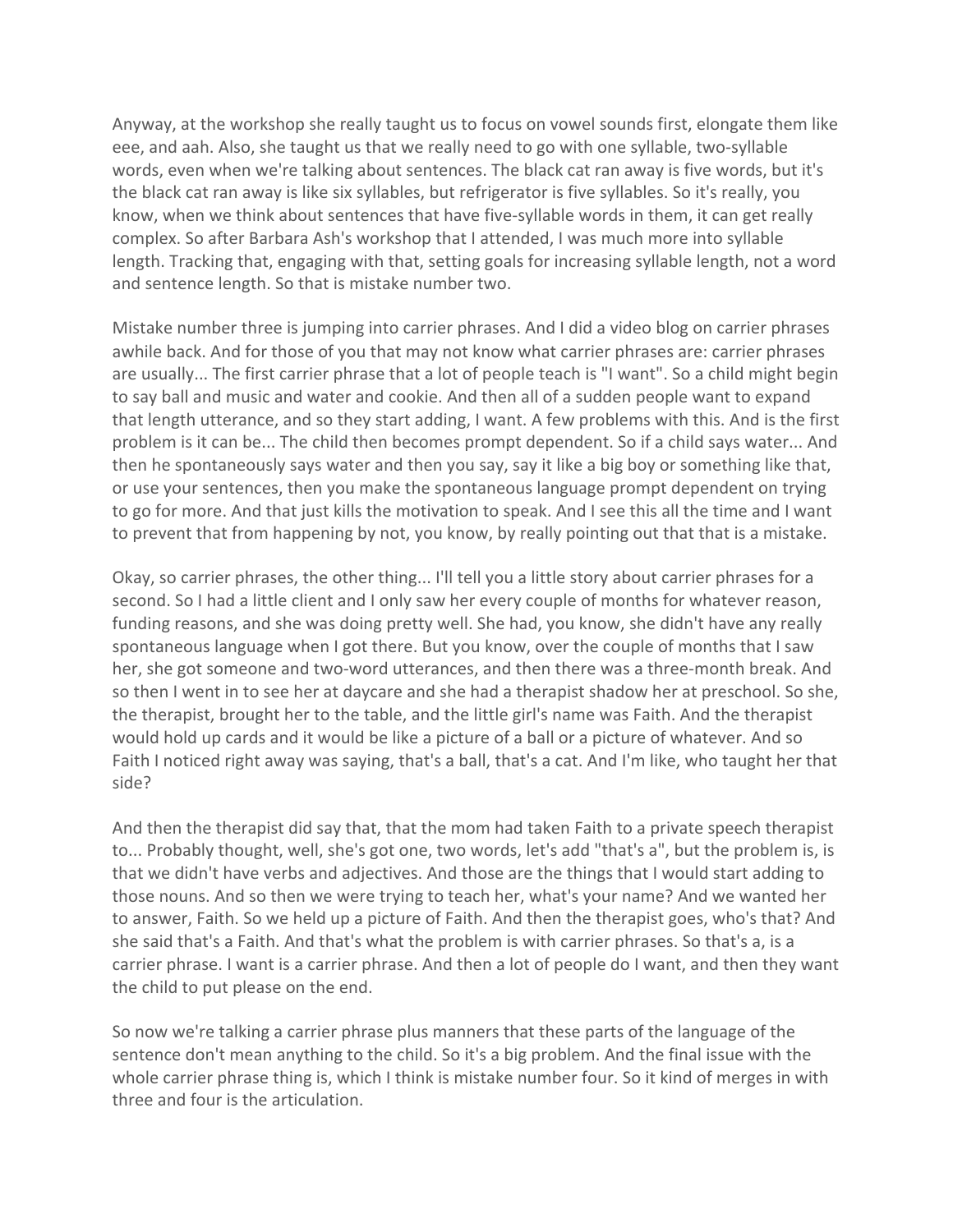So mistake number four is not considering articulation as you expand your length of utterance. So if a child is not clear with water, so say they're saying warrior or something like that. So then you go adding, I want warrior, you know, so then it sounds like, I want warrior, and now we have an unintelligible mand or request, and then it really becomes problematic.

So articulation also, you have to... you can't just plow through and go like, I want four-word utterances no matter at what cost. Because if your child suddenly is not understandable to two strangers or to caregivers or teachers or do assistance, they will look and sound more impaired and they will be more impaired. So I think one of the biggest mistakes I see is not considering articulation as we expand the length of utterance. And while we're on this mistake, I will point out that, you know, there seems to be some... I don't even want to call it turf wars, but I'll call it turf wars between, you know, speech pathologist like I'm not a speech pathologist; I'm a board certified behavior analyst. And so my approach to language is through a behavioral approach, but I've worked with hundreds of speech pathologists who have been absolutely amazing.

And you know, as I said, I got some of my best advice from Dr. Barbara Ash and other speech and language pathologists. I did a podcast interview with Rosemary Griffin, who is an SLP and BCBA. That's episode number ten, marybarbera.com/10 if you want to listen to that. So I am all for working with speech pathologists, and especially when it comes to articulation, but it just, first before we, there's many parts of the world where finding a speech pathologist or even a speech pathologist with any knowledge of ABA is really tough. So my philosophy is, yes, when a speech pathologist is available and they have expertise with autism and articulation, and they know a little bit about ABA and they're willing to coordinate with your care, great. But we also need to use common sense and not just plow through, making our articulation, pretzel, blah blah, and now we add iowa, and now we add please, and then the child just disintegrates.

So I see a lot where people are saying a child is completely nonverbal. And then I go in and actually they do have some words, but no one really knows how to get those words clear. There are all these carrier phrases. We have a little boy, well I guess he's grown up now, but his mom found my course about four years ago, my online course. And his name is Nicholas, but people call him Nick, and he was considered nonverbal and on a device. And he was being taught to say and to type or to pick out on the augmented device, my name is Nicholas. So my name is Nick-uh-less, which is six syllables just for Nicholas. My name is Nicholas, right. So where when I, you know, recommended in my courses is what your name? Nick. It's one syllable.

So we really have to stop thinking about, we have to start thinking about what's the best articulation wise, what's doable and the carrier phrases in their articulation and the syllable length and the focus, too much on too much language all goes hand in hand. So it seems like all these mistakes are kind of merging together, and they definitely are.

Okay. So mistake number five... and at the end, I'll review all these mistakes, but mistake number five is thinking that once a child is talking in short phrases or sentences, and many of them may be rote, like teaching a child to say, I am five years old. When really the answer really for typical kids is five. How old are you? Five, not I am five years old, right? But just say the child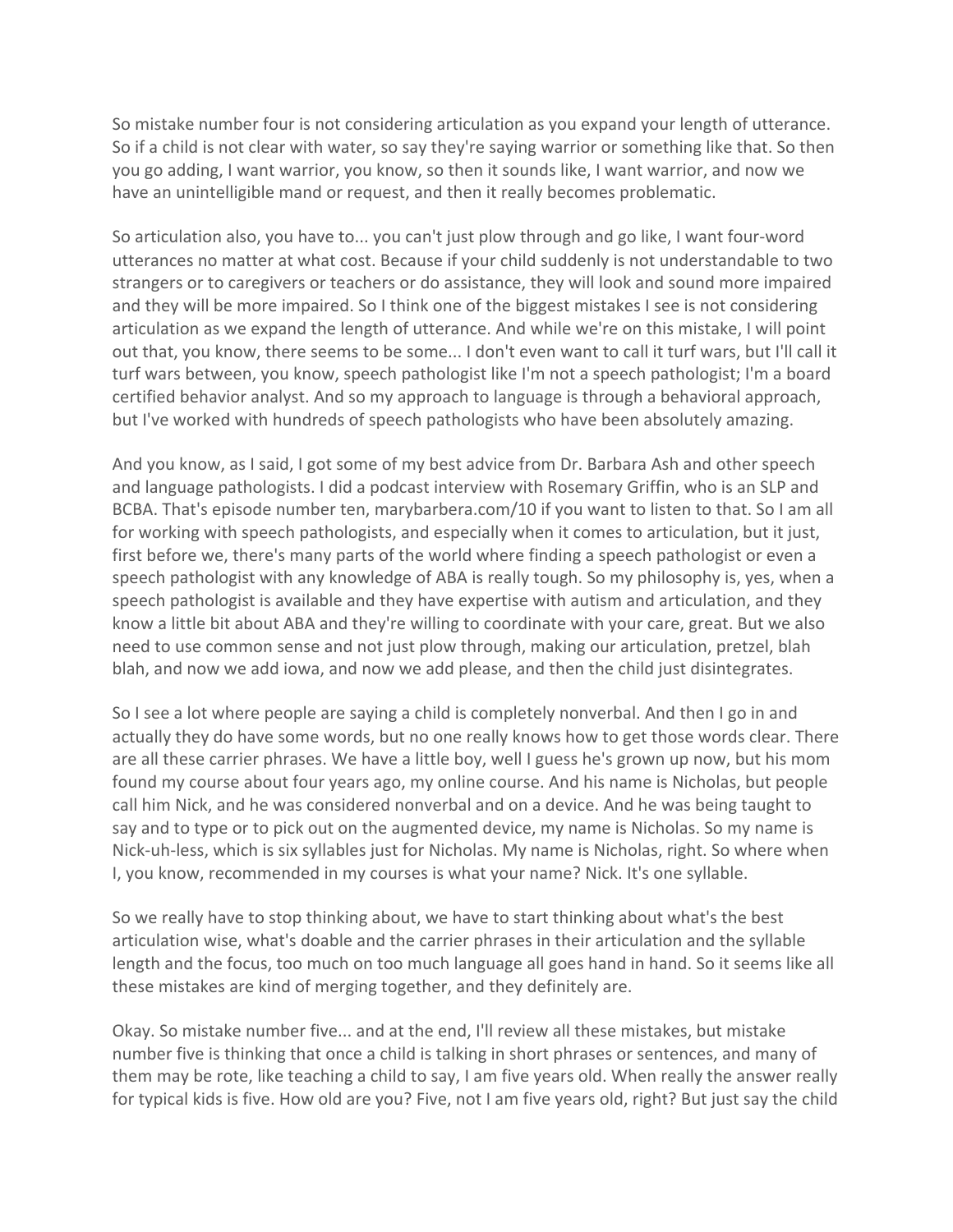has these rote responses of the sentences. The mistake is thinking that those short phrases that are probably rote are going to translate into normal comprehension and normal conversational skills. And there's a lot more mountain to climb after you do get even spontaneous little short phrases and sentences. There's a whole other huge mountain to climb.

I use the analogy, if you're in a Spanish class and you're speaking English and you... English is your only language and you're taking Spanish a Spanish class, but you haven't had Spanish one, two or three, and all of a sudden you're in Spanish four. You haven't mastered Spanish level one, two, and three, so a lot of things are going to go right over your head. You're not going to understand, you know, maybe you'll be able to pick out a word here or there, but you're gonna miss a lot of the context. You're gonna, you're not gonna have the comprehension. And the idea that mistake is basically thinking that, you know, just like getting sentences isn't really going to lead to the skills that you want and the conversational skills.

So the kids that I've worked with who have started out non-vocal and progressed to conversational, it's been years and years of hard work and systematically building the language. So within my online courses, I use the VB-MAPP by Dr. Mark Sundberg as the base assessment for my courses. Except for the toddler course, I don't even get into the VB-MAPP assessment. I just use my little one-page assessment just to get things going.

But even after the VB-MAPP, it only brings you to a four-year-old level of language. And there's a lot more to language than a four-year-old level. And a lot of people that get to the top of the VB-MAPP, they're like, they think that the child then should just start learning naturally. But it may have taken... The child may be eight or 10 years of age or maybe even five or six, but they still might be a year or two below language abilities. And I have found that the kids that get to that point really need language for learning, then language for thinking, the language for writing, which is whole other mountain to climb and they need the intraverbal sub-test. And, and my intermediate learner course really covers that. So that's part of the verbal behavior bundle.

But so mistake number five again is just thinking that once you get some sentences, that you're home free and that things are going to be easy. Actually, things get more complicated the higher the language, because not a whole lot of people are talking or speaking or researching what to do. Okay.

So mistake number six is focusing too much on language and not enough on self-care, behavior reduction, leisure skills, pre-vocational skills. Length of utterance is not really a great way to measure success because while we're teaching a child language, we also have to worry about other things like problem behaviors. And self-care. And I just think it's not a great gauge of how well a child is doing. And it sometimes gets really frustrating for parents and professionals to constantly be like, well, they're still at a one-word length utterances. They're still at a two-word length of utterance. They've got these wrote phrases, but you know, years are going by and they're not conversational.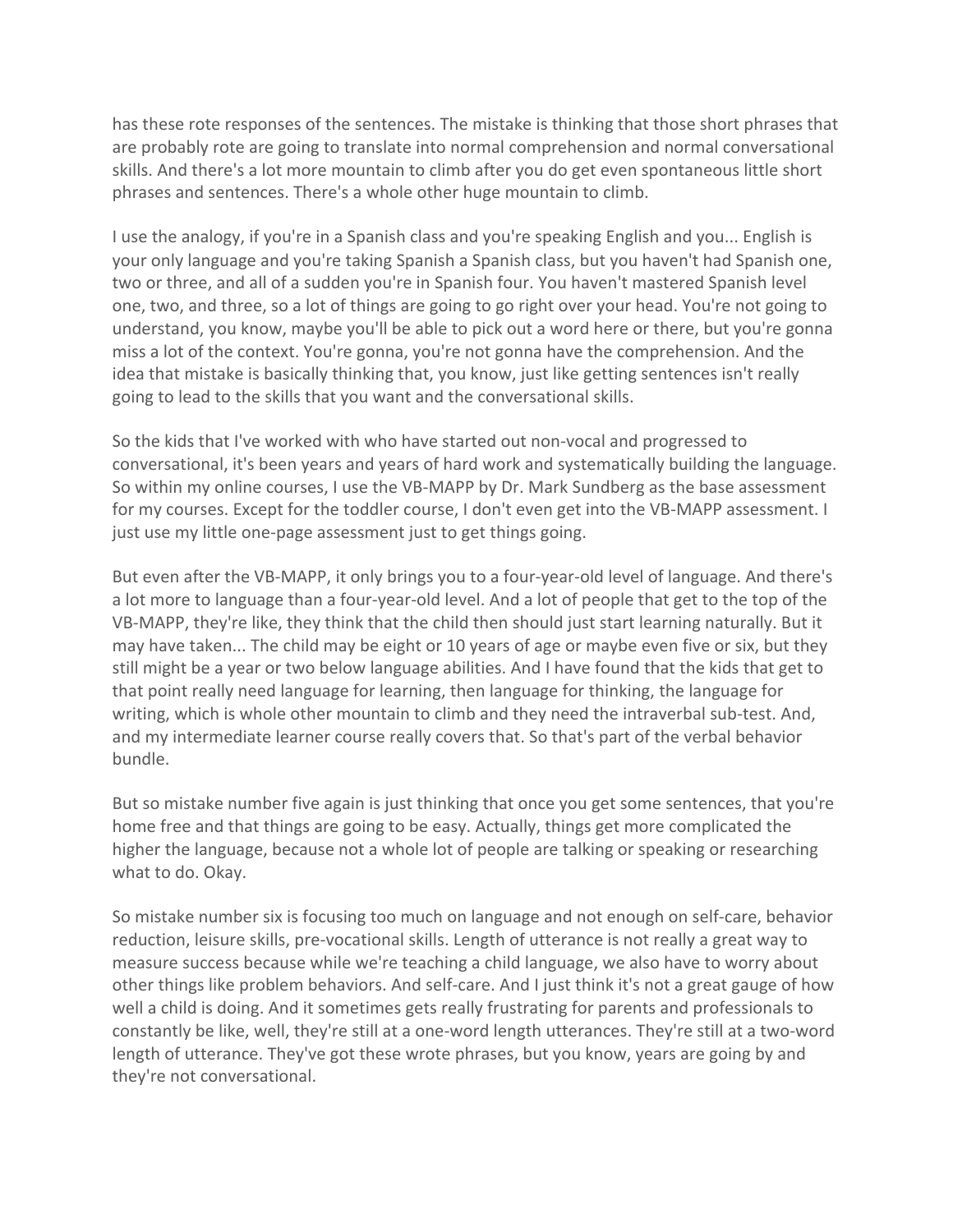And unfortunately being conversational, being fluent with the conversation, and going driving and going to college those things are happening for some of my former clients. They absolutely are. For my son, you know, he's in his early twenties, he's not conversational. He has a lot of skills. He can understand the basics. He can use language to get his needs and wants to be met. Our major concerns are just keeping his problem behaviors, major problem behaviors at or near zero, leisure skills, vocational skills, safety skills, just a whole bunch of other things. And if we measured Lucas's progress by the length of utterance and how many sentences he had and how conversational he was, it would be a pretty defeating situation.

So I've learned a lot over the years, and some of that learning and some of these mistakes, all of these mistakes I made with Lucas, like absolutely. But I've also avoided the mistakes for, you know, hundreds of clients. And now that I train people within my online courses, I teach them to avoid the pitfalls as well. Okay.

And then the final mistake is mistake number seven is looking at the trees and not the forest. As you can see, these things all go together. My big three, I came up with this, I think after I wrote my book. My book was written in 2007, so it's been over a decade old. But I came up with my big three things that I believe kids with autism need most, and adults with autism. And that is, the ability to request your wants and needs, eventually to a stranger but especially to your caregivers, to your teachers, your assistance. And that can be vocally, by sign, by picture exchange, by augmentative communication. But these things are not mutually exclusive. Like if a child is considered non-verbal or non-vocal and using a device, I still don't agree with bombarding language and making them constantly produce long sentences unless the child really likes that and as good at it, I don't really want to make it harder and harder and have the child prompt dependent.

So my big three are the ability to request your wants and needs to a caregiver and then hopefully eventually to a stranger. Number two is major problem behaviors at or near zero. And this is extremely important as kids get older. So I think as people focus on like how many, you know, adjectives do they have, or how many, you know, feature function class exemplars do they do? And meanwhile, the kid is having major problem behaviors that are a risk safety-wise to themselves, to others.

So the big three are, the second one is major problem behaviors at or near zero. And so very little or no aggression, self-injurious behavior, property destruction, those major problem behaviors. And then the third big thing that I think kids need is independence with self-care, especially with toileting. They're going to be safest if they can use the toilet independently or nearly independently. So that's why I think there is really way too much focus on teaching kids to talk in sentences. I think it leads to prompt dependency and kids that, you know, are having problem behaviors.

You know, I had this little kid once came over to my house for an evaluation and he was throwing a tantrum. He was asking for chips and I had a baggie of chips, but I was giving him like one chip at a time and he was like screaming, I want chip, I want chip. And I was like, I'm